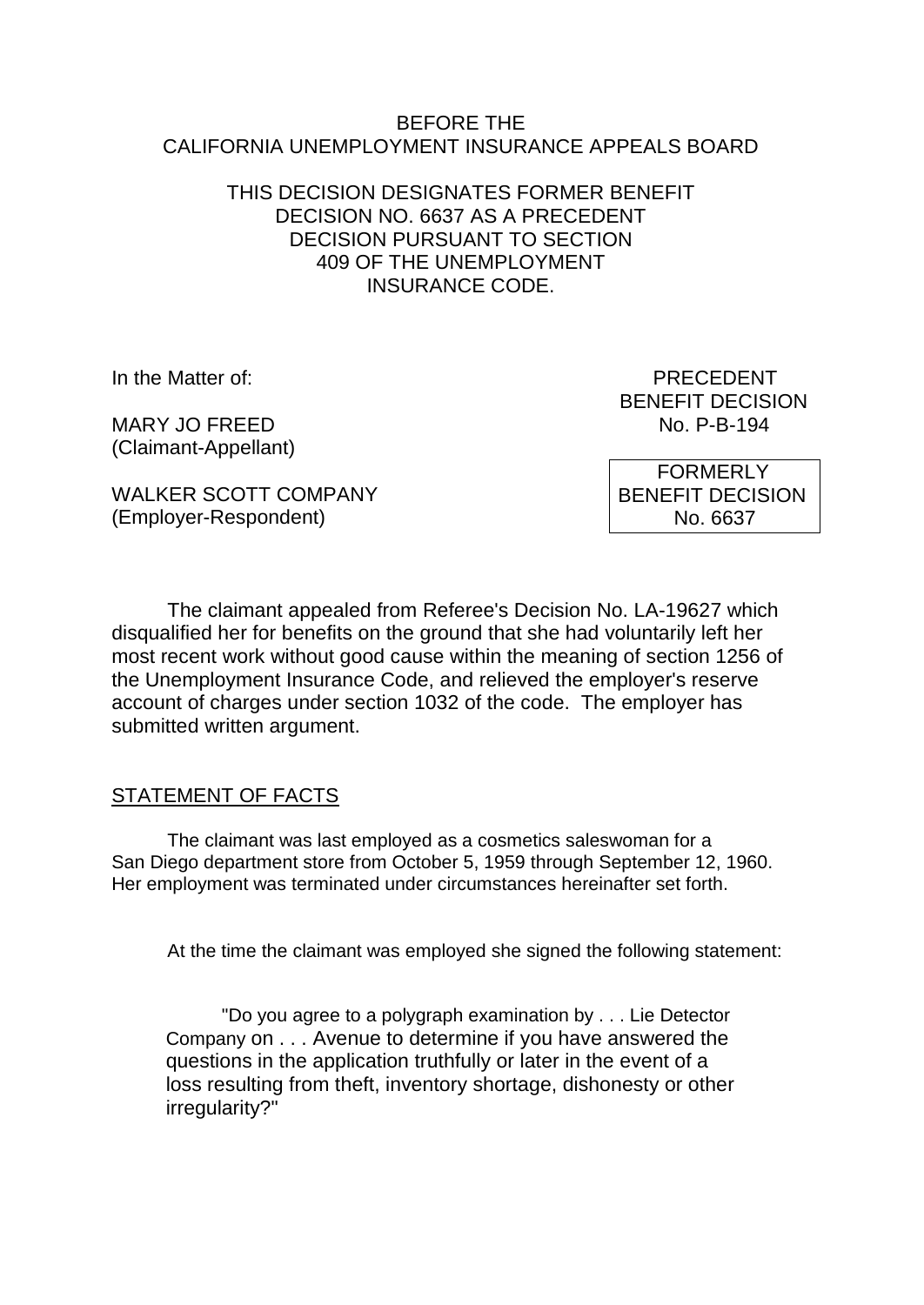At the time it was the employer's policy to have employees submit to a polygraph test on a voluntary basis where some loss was being experienced. In February or early March the employer was experiencing substantial cash losses from the cash registers in the claimant's department. The claimant, among others, was asked to submit to a polygraph test, but refused. No action was taken by the employer against the claimant as a result of such refusal.

Because of unsatisfactory results from the voluntary program, the employer on March 12, 1960, notified all employees that polygraph tests would be compulsory as a condition of continued employment. The employer mentioned that the primary purpose of such policy was to remove suspicion from innocent employees. On September 12, 1960, the claimant was instructed to report to the lie detector company for a test on September 14, 1960. She was offered the fee necessary to pay for the test. The next day was the claimant's day off. She reported to work as usual on September 14, 1960 and notified the employer that she refused to submit to the polygraph test. The employer then informed the claimant that there was no work for her, in view of her refusal.

The claimant refused to submit to the test because she had not been accused of anything and she was convinced that she did not have to prove her innocence. She had heard other employees, who had previously submitted to the test, complain about the manner in which the tests were given. The claimant stated that she is "deathly afraid of electricity." Had the claimant submitted to the test she would have been required to sign a statement to the effect that the polygraph operator was relieved of any liability for anything which might result from the test.

There were approximately nine other saleswomen in the claimant's department. All were aware that there were shortages from the cash registers. They had requested that the employer arrange so that each have a separate drawer in the cash register. The registers were equipped with additional drawers but the employer denied the request on the ground that it would cost too much and it was inconvenient.

# REASONS FOR DECISION

Section 1256 of the Unemployment Insurance Code provides for the disqualification of a claimant who has voluntarily left her most recent work without good cause or who has been discharged for misconduct connected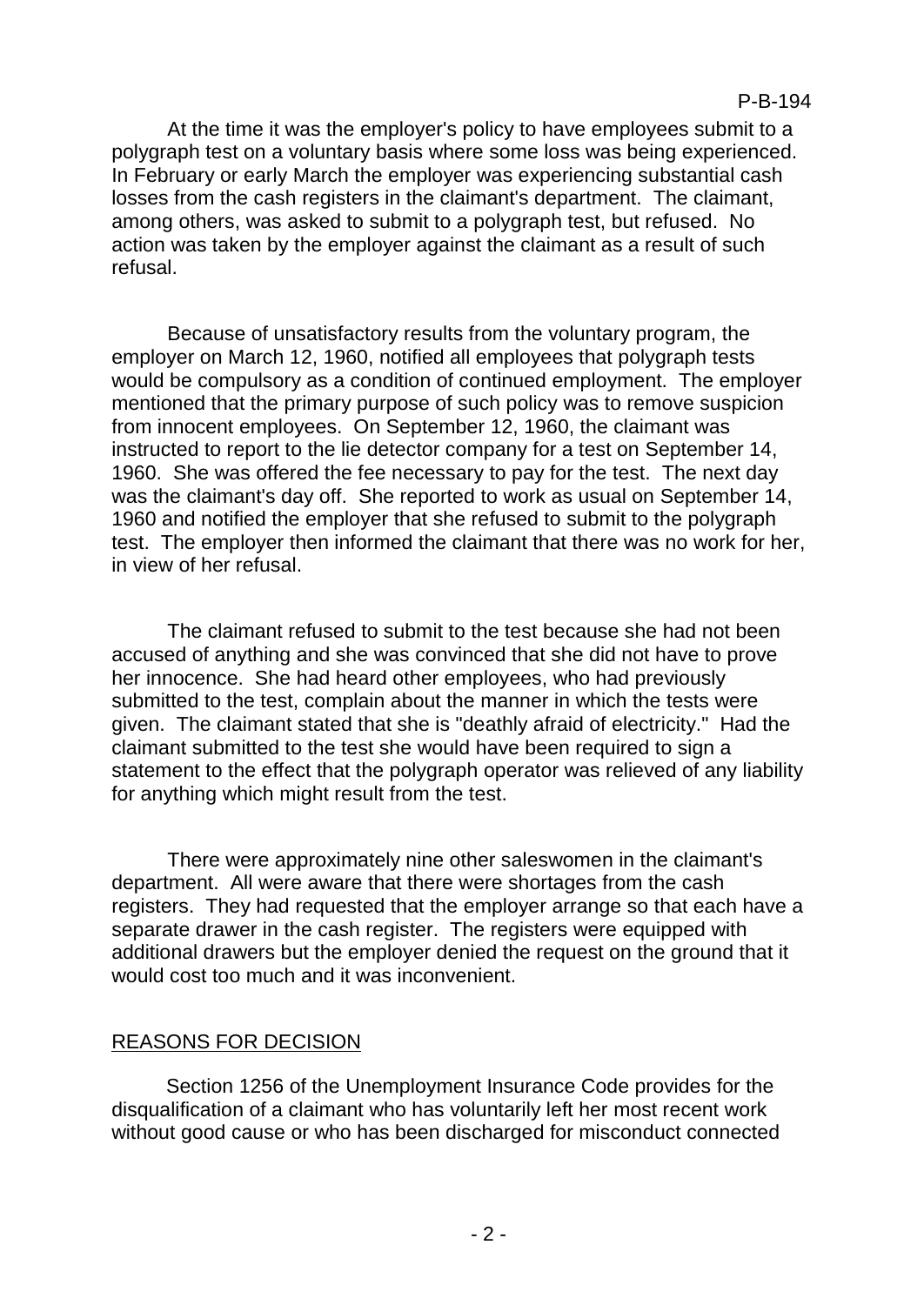with such work. Section 1032 of the code provides that the employer's account may be relieved of charges under such circumstances.

We have held that a termination of employment is a voluntary leaving of work where the claimant was the moving party and that it is a discharge where the employer was the moving party. In Benefit Decision No. 5421, we stated:

". . . In cases where the employee is ready, willing and able to continue to render services to the employer, no matter how unsatisfactory the employer may consider these services to be, we do not believe it proper to apply the so-called doctrine of 'constructive quit', because in such cases it is the employer who is the moving party and it is the employer who has elected to insist, rightfully or wrongfully, that the employment contract be terminated. . . ."

In this case, the claimant was prepared to continue to render services. The employer terminated the employment relationship because the claimant failed to comply with an employer rule. The termination of employment was, therefore, a discharge.

We must now determine whether the claimant's discharge was for misconduct connected with her work. Misconduct has been defined to mean conduct evincing a wilful or wanton disregard of the standards of behavior which the employer has the right to expect of the employee, as well as action showing an intentional and substantial disregard of the employer's interests, or of the employee's duties and obligations to the employer (Benefit Decision No. 4648). In order to constitute misconduct, the claimant must have materially breached a duty owed to the employer under the contract of employment which tends to injure the employer's interest (Benefit Decision No. 4893). Disobeying a reasonable order or rule of the employer is misconduct (Benefit Decisions Nos. 6598, 6421 and 6378); however, a discharge resulting from a violation of a company rule is not in itself misconduct which results in a disqualification from benefits (Benefit Decision No. 4685).

In this case, the claimant refused to comply with the employer's instructions to submit to a polygraph test. It is obvious that such test was repugnant to her; she felt that she was under no obligation to prove that she was innocent. The employer's method of attempting to discover the individual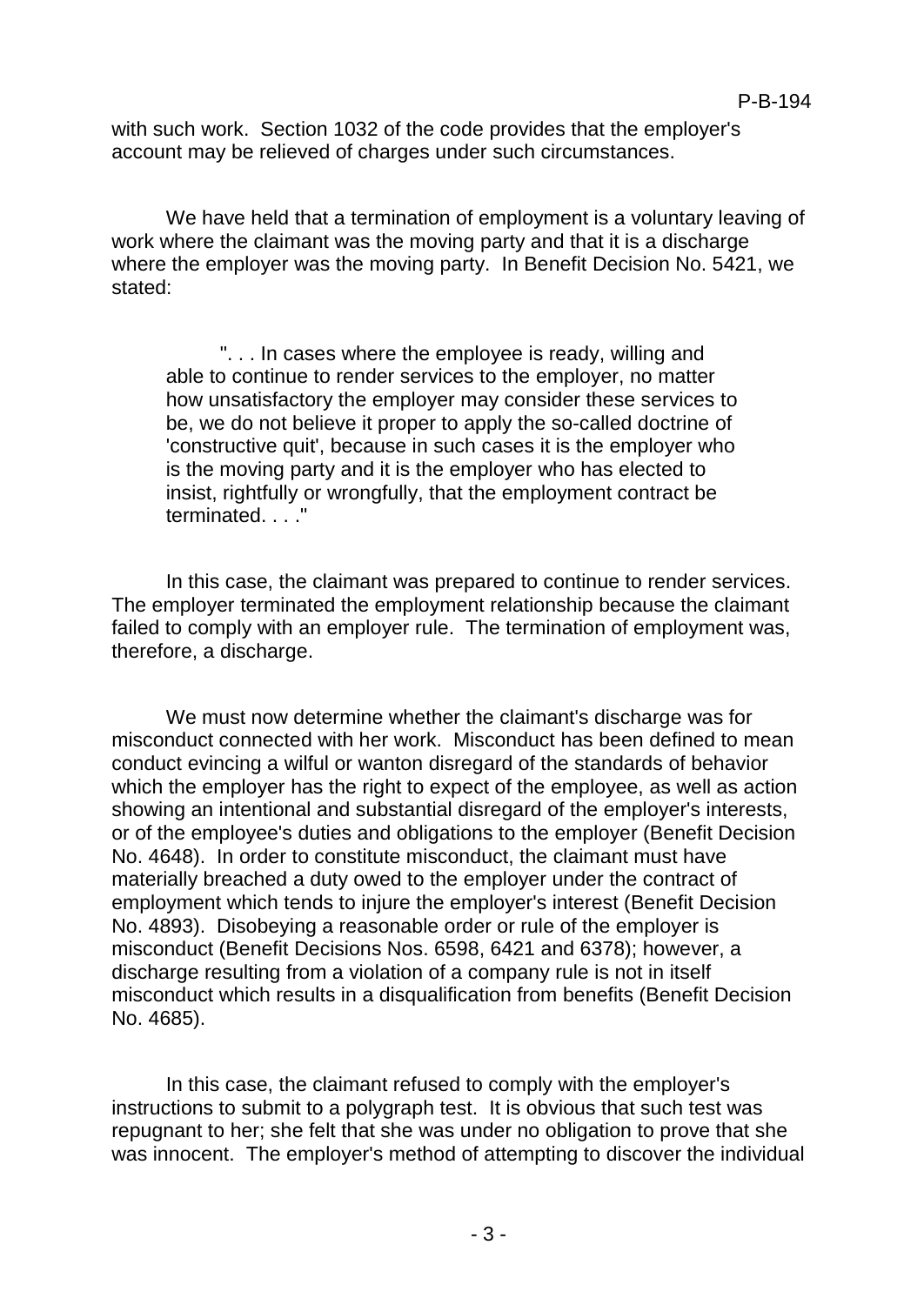or individuals guilty of alleged theft, in effect, place upon the employees the burden of establishing that they were innocent of wrongdoing of which they had not even been accused (Benefit Decision No. 6624). Furthermore, the claimant was reluctant to take the test because of her fear of electricity and because of the information she had received concerning the conduct of prior tests of other employees. Before submitting to the test, the claimant would have been required to absolve the operator of the test from liability for any undesirable results therefrom. Under the circumstances of this case, it is our conclusion that the employer's rule was not a reasonable one and that the claimant had no duty to submit to such rule.

In Benefit Decision No. 6624, we held that the various claimants therein had either left their work with good cause or had been discharged for reasons other than misconduct when they failed to submit to polygraph tests. However, we specifically limited such decision to the factual situations therein. We see no reason to attach a similar limitation to this case.

Section 1963 of the Code of Civil Procedure (see section 520 - Evidence Code) provides that there is a presumption that a person is innocent of crime or wrong. This is evidence which must be overcome by anyone alleging otherwise. To place upon a person the initial burden of proving his own innocence is not only unreasonable, but repugnant to our concepts. Therefore, our position is that a claimant who leaves his work rather than undergo a polygraph test as a condition of continued employment, or a claimant who is discharged for refusal to submit to such a test (even though he may have agreed to such test as a condition of employment) is not subject to disqualification under section 1256 of the code. Such a condition should have no bearing upon the claimant's eligibility for benefits under the Unemployment Insurance Code.